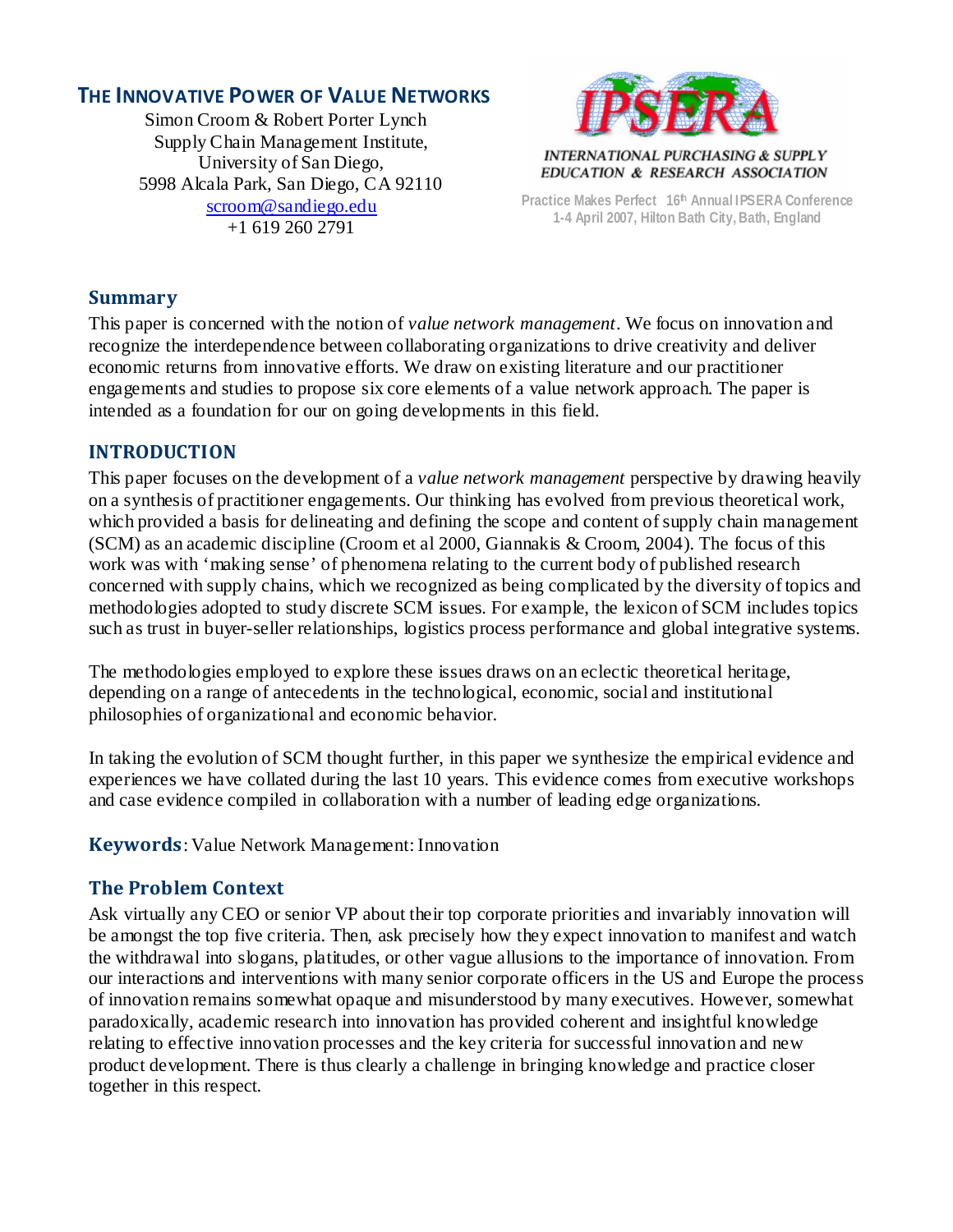Managing innovation within the organization is one of the more taxing and challenging issues for organizations, both as consultants and in our research. However, one of the positive changes we have seen in the last decade has been the progress many organizations have made through proactive engagement with suppliers in *collaborative* innovation processes. This collaboration has embraced not just first tier suppliers; innovative activities we have observed have been typified by engagement of other (complementary and competitive) first tier suppliers and their respective upstream supply base. We believe that this profound shift to greater supply chain collaboration necessitates a similar shift in the level of analysis we employ for studying innovation, one that reflects the levels of interdependence and collaboration between organizations to drive effective innovation.

The methodology we employed in developing this paper has primarily been action research. The authors come from the academic and practitioner communities respectively, and so we attempt here to reconcile their two perspectives on the field of supply chains and innovation. This paper builds on our earlier works (Croom *et al,* 2000 and Giannakis & Croom, 2004) in which the foundation for the concepts behind supply chain management and supply networks was discussed and further developed (principally from a conceptual perspective). In taking our understanding of the phenomenon of chains and network management further, it was important to reflect critically on the world of praxis, which caused us to collaborate extensively with leading practitioners. Further, the literature on innovation – specifically on collaborative innovation and new product development – serves to provide a foundation for our initial foray into the area of networks of innovation. This paper thus synthesizes the core issues related to innovation that have emerged from our review of the literature and our empirical investigations and is intended to provide the basis for future discussion of the critical success factors for effective innovation across value networks.

## **INNOVATION**

A sample of definitions of innovation from the literature helps to frame our general area of interest:

"*...it is the process of bringing new ideas into use.*" (Nystrom, 1990); "*...merging of an exploratory research breakthrough with an existing or potential market*" (Burgelman and Sayles, 1986); "*... the act of creating a new product or process; includes invention as well as the work required to bring an idea or concept into final form*" (Crawford, 1994); "...introduce something new" (O.E.D.).

Innovation is important because it provides the innovator with 'technology rents' (i.e. profits), a consequence of particular monopoly power and carries with it the potential for 'first to market' advantages to sustain these rents. Schumpeter (1935) characterised the significance of economic returns upon innovative effort as a synthesis of both 'exploratory' action (*invention*) and 'exploitative' commercial risk taking. Thus, to accrue any economic benefit, putative innovative ideas need to be *exploited* by entrepreneurial ability, a viewpoint supported by Whipp and Clark (1986).

The successful exploitation of 'newness' is the central defining characteristic of innovation. Schumpeter (1935) claimed that innovation occurs in five distinct categories:

the development of *new products*; development of *new processes*; the opening up of a *new markets*; the acquisition of a *new source* of raw materials; or the *structural reorganisation* of an industry.

We would contest that many recent strategic initiatives have expanded the fifth category (structural reorganization of an industry) beyond traditional industry boundaries through innovations such as vendor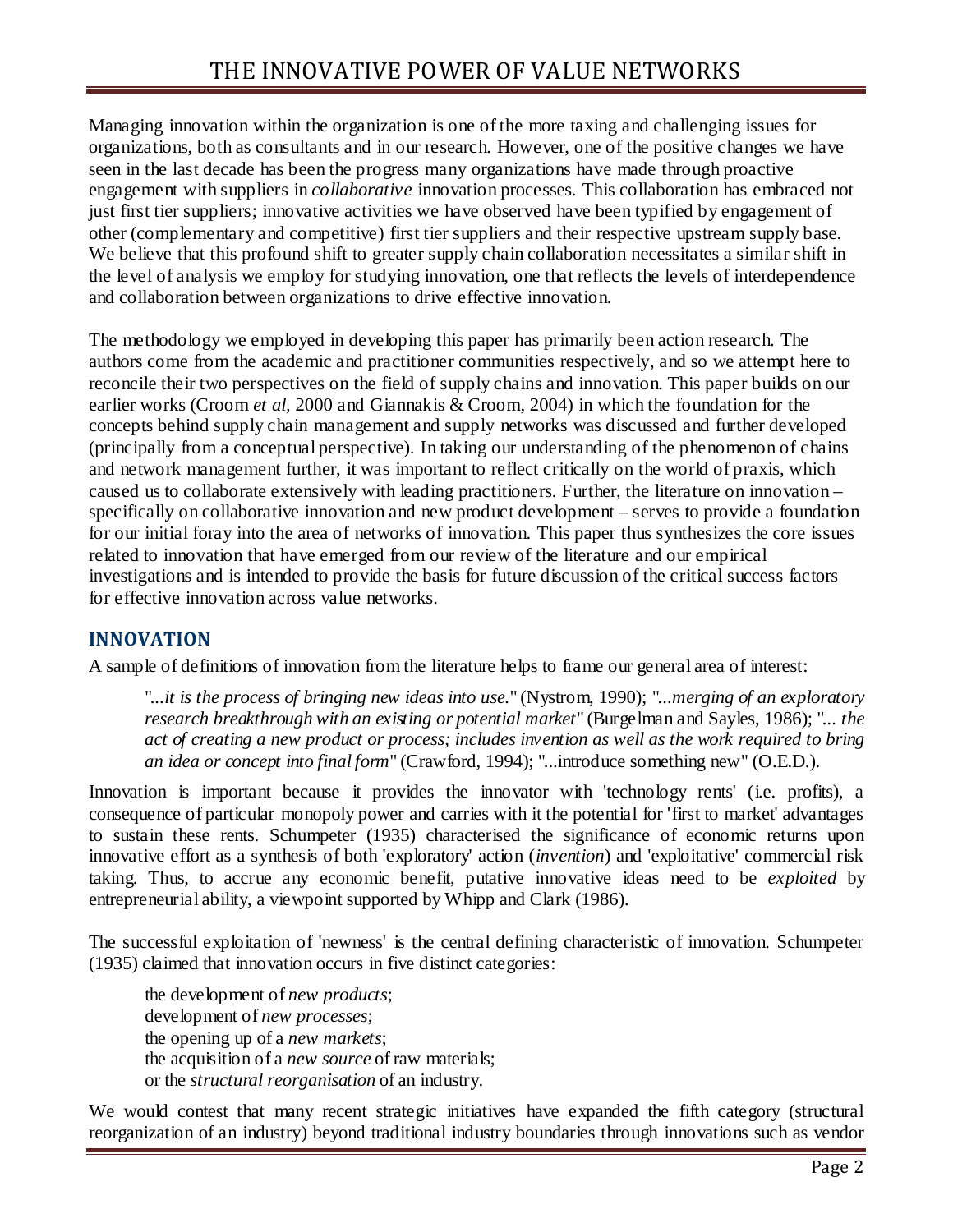managed inventory and category management, which are distinctive, sustainable and have a major impact on economic performance and profitability. Thus, we add *new business models* as a sixth category of innovation.

What makes this six-dimensional model of innovation attractive in practice is that it empowers nontechnical people to engage fully in all but one of the type of innovation. We have found that all too often that many executives focus their innovation processes on the technical aspects of *invention* rather than on the economic *exploitation* of ideas and invention. In the literature we have seen a significant body of seminal, informative work addressing the issue of sources of innovation and interaction between organizations.

### **INNOVATION PROCESSES & NETWORKS**

The seminal work on sources of innovation is that of Von Hippel (1978), in which he concluded that the process of product development is an interactive process between manufacturers (suppliers) and users (customers). This is key to our understanding and examination of value networks. He hypothesised that two different paradigms describe the generation of new ideas - the *manufacturer active paradigm* (**MAP**) and the *customer active paradigm* (**CAP**). Simply put, the first paradigm sees new products emerging from the innovative endeavour of suppliers, whilst in the second paradigm the customer identifies ideas and chooses the means of development. In later works (1985 & 1986) he discusses the notion of lead users as customers who are the main drivers of particular innovative efforts. In other words, not every customer is going to be a dominant innovator in the market place, and thus innovation by suppliers may be strongly determined by the activities of one or two customers.

Foxall (1986:23-24) contended that in fact there is not a simple dichotomy between CAP and MAP, citing Foxall & Teirney (1984) who made a distinction between CAP1 and CAP2. The distinction being that the CAP2 focuses on the customer role as the active partner in the commercialisation ('exploitation') of innovative ideas, whilst CAP1 restricts the customer role to purely a technical or inventive ('exploratory') action.

Foxall and Johnston (1987) further extended Von Hippel's paradigms, proposing five variants of the driving force of innovation between the extremes of manufacturer (customer) innovating and exploiting, to user (supplier) innovating and exploiting. They indicate that between the extremes of Von Hippel's MAP and CAP lie various collaborative forms (Håkansson, 1982), and they offer a continuum of paradigms or scenarios (Biemans, 1992), as represented in table 1.

| Manufacturer-initiated innovation (MII)      | Supplier performs all stages in the new product<br>development process (Von Hippel's MAP)                          |
|----------------------------------------------|--------------------------------------------------------------------------------------------------------------------|
| User-initiated innovation $1$ (UII1)         | Customer develops new product for internal use                                                                     |
| User-initiated innovation $2$ (UII2)         | The customer-initiator approaches manufacturer with<br>innovation for manufacturer to supply (Von Hippel's<br>CAP) |
| User-initiated innovation $3 \times 10^{13}$ | In addition to UII2, customer also commercially<br>exploits the innovation                                         |
| User-initiated innovation $4 \,(UII4)$       | Customer is responsible for all stages in the<br>development process, including consumption                        |

Table 1. Foxall & Johnston's Locus of Responsibility for Product Development (adapted from Biemans, 1992:74)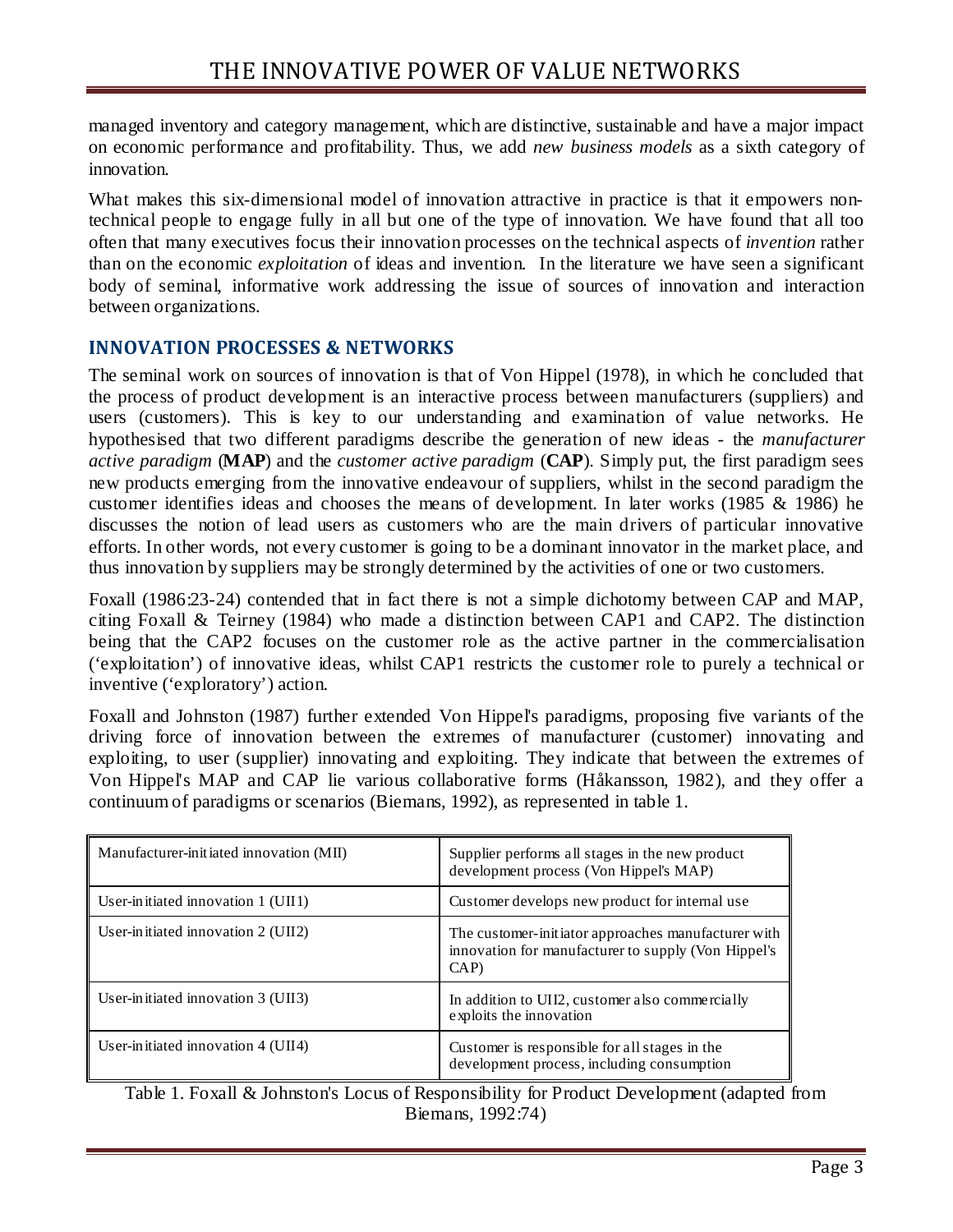Recognising that responsibility for the exploration and exploitation of innovation may occur in a number of different ways, involving varying degrees of interaction and influence between customer and supplier, raises a fundamental question - what determines the driving force (or *paradigm*) under which innovation occurs?

Nystrom (1990) claims that collaborative product development is influenced by four main factors: the number of distinctive uses for a product or product category; the number and different combinations of products which individual buyers purchase; the cost and demand interdependencies between products; and the technological complexity of the products or processes (1990:163-166). Wheelwright and Clark (1992:93) claim that collaborative development (which they call *alliance* or *partnered* projects) is most likely to take place for projects involving substantial change, and therefore technical novelty and complexity, rather than projects involving incremental change (see also Nystrom, 1990:166). Many writers would tend to add to these factors by incorporating the firm's existing relationship strategy and the complementarity of resources and competences between buyer and seller as significant determinants of vertical collaboration. (Teece, 1986; Ford, 1988; Håkansson, 1989; Lamming, 1993; Nishiguchi, 1994). Von Hippel (1978) claimed that the clarity of customer need and the accessibility of the supplier to the new product activity constituted the determining factors.

Addressing this point Asanuma (1989) offered a useful categorisation of suppliers in which he posits that the extent to which suppliers contribute to the development of new products can be considered in terms of their "degree of technological initiative" (which is much the same as Von Hippel's view that a manufacturer's accessibility is important). Asanuma contends that the paradigm employed is determined by the characteristics of the origin of product or component being supplied. He observed that Japanese auto manufacturers had three broad types of product; those for which the customer provided the full specification ('drawing supplied', or DS parts); those parts which the supplier specified and the customer approved ('drawing approved', or DA parts); and components which were proprietary, which he called 'marketed goods'. This can be seen to support Foxall & Johnston's (1987) view of the various loci of innovation, and serves as a useful application of their viewpoint to auto industry. Table 2 shows Asanuma's classification scheme:

|                                 | Parts manufactured according to specifications provided by the core firm ("ordered goods")<br>Parts manufactured according to drawings<br>Parts manufactured according to drawings<br>provided by the core firm<br>provided by the supplier |                                                                                                                            |                                                                                                                |                                                                                                                    |                                         |                                                                                                               | Parts offered by<br>catalogue ("marketed"<br>goods")              |
|---------------------------------|---------------------------------------------------------------------------------------------------------------------------------------------------------------------------------------------------------------------------------------------|----------------------------------------------------------------------------------------------------------------------------|----------------------------------------------------------------------------------------------------------------|--------------------------------------------------------------------------------------------------------------------|-----------------------------------------|---------------------------------------------------------------------------------------------------------------|-------------------------------------------------------------------|
|                                 |                                                                                                                                                                                                                                             | Ш                                                                                                                          | $\mathbf{III}$                                                                                                 | IV                                                                                                                 | V                                       | VI                                                                                                            | VII                                                               |
| Criterion for<br>classification | The core firm<br>provides minute<br>instructions for the<br>manufacturing<br>process                                                                                                                                                        | The supplier<br>designs the<br>manufacturing<br>process based on<br>blueprints of<br>products provided<br>by the core firm | The core firm<br>provides only<br>rough drawings<br>and their<br>completion is<br>entrusted to the<br>supplier | The core firm<br>provides<br>specifications and<br>has substantial<br>knowledge of the<br>manufacturing<br>process | Intermediate region<br>between IV and V | Although the core firm<br>issues specifications it<br>has only limited<br>knowledge concerning<br>the process | The core firm selects from a<br>catalogue offered by the supplier |
| Example                         | Small parts<br>assembled by firms<br>offering assembly<br>service                                                                                                                                                                           | Small outer parts<br>manufactured by<br>firms offering<br>stamping service                                                 | Small plast ic<br>parts used in<br>dashboard                                                                   | Seat                                                                                                               | Brakes, bearings, tyres                 | Radios, electronic fuel<br>injection systems,<br>batteries                                                    |                                                                   |

Classification of Parts and Suppliers According to the Degree of Initiative in Design of the Product and the Process (Asanuma, 1989:15)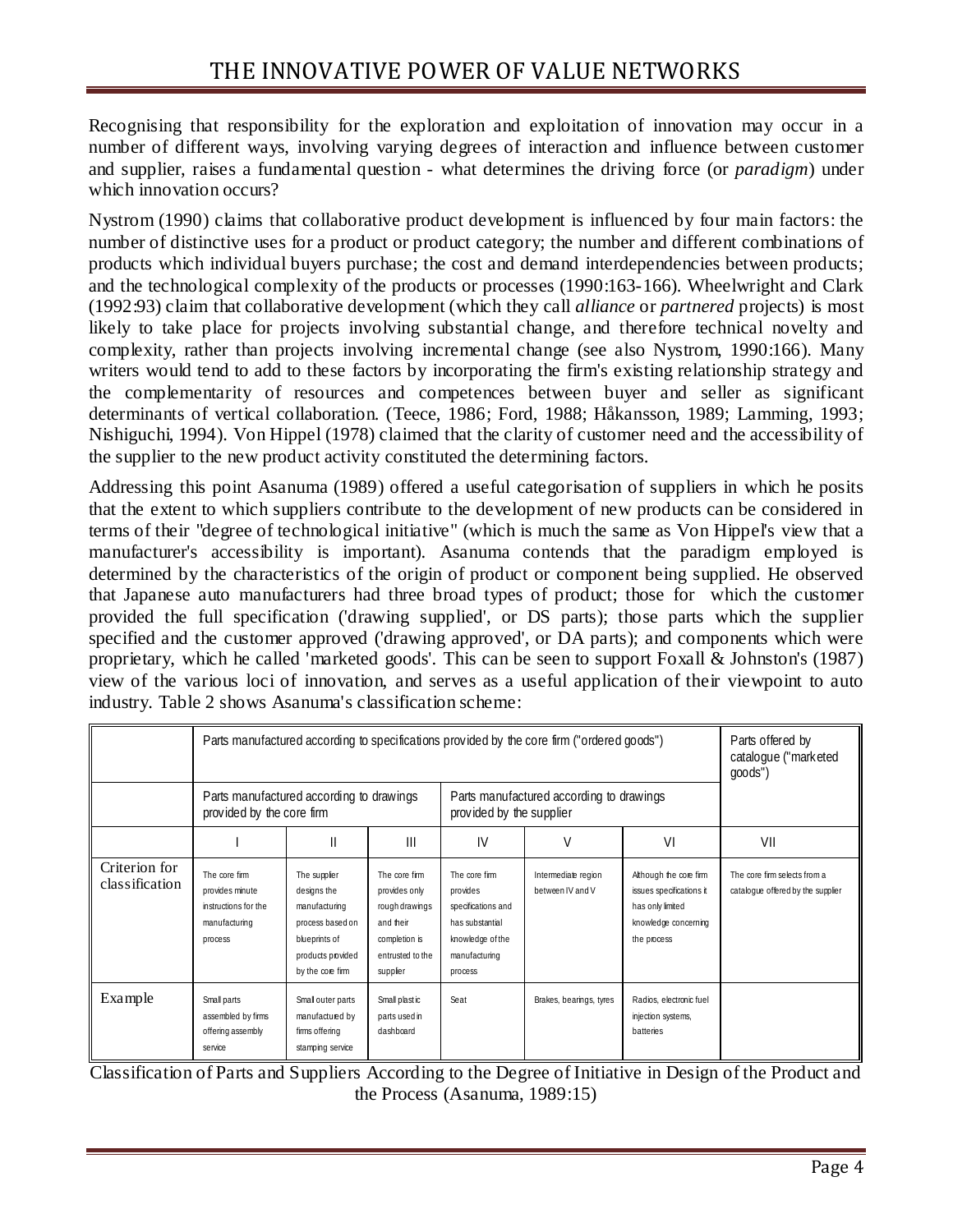Suppliers involved in their customers' new product development programmes may participate in a number of different ways, determined, in Asanuma's view, by the extent to which they have discretion over the design of the product or component concerned. Accordingly, the opportunity to undertake collaborative product design is considered to be strongly influenced by both the technical requirements of the product design and the innovative capability of the various members of the network.

Ford, Hakansson & Johansson (1986) and De Man et al (2001) maintain that the strategic value of alliances can only be fully exploited if attention is paid to the overall network in which the firm is imbedded. Embedded in the networks are relationships involving varying degrees of commitment and intent; relationships that could include the following:

- the means to acquire and leverage capabilities for value creation upstream and downstream
- the means for accessing and combining knowledge of different partners to develop cutting-edge solutions,
- the means to increase differentiation of products and services, and
- the means to improve competitive positions in present markets, and to take options in the future.

Managing innovation networks involves gaining overall appreciation of their critical underlying alliance "architectures" that connect the network (Lynch 1993). Networks that are base on replicable, systematic, and reliable (as opposed to the ad-hoc) alliance architectures are far more likely to succeed. In his analysis of the networked economy's strategy, structure, and management, de Man (2004) has shown that 35% of the stock market value of major global companies is due to alliances – much of which is designed to create innovation flows between business entities in what had, in the past, been thought of as transactional value chains.

Large-scale strategic change projects in companies may be supported by using alliance innovation networks. IBM's change from an exploitation strategy towards an exploration strategy required a radically different network strategy as well according to de Man et al (2004). IBM supported its transformation from a hardware manufacturing company to a global service provider and software company by engaging extensively in innovation networks, both upstream and downstream in the network.

## **Innovation Architecture**

In our consulting engagements and field work interactions with 'real world' innovation, we have seen important structural and strategic shifts promoting the innovation process as a catalyst for organizations to adapt to the "new business order" of collaborative *networks* of interdependent organizations.

The key characteristic we saw synthesized from the preceding literature review related to the structural characteristics of collaborative innovation. In our involvement with successful innovation processes, the most significant challenges to emerge relate to the leadership required for effective execution:

- Strategic thinking has to include the role of suppliers in the creation of core value.
- This leads to leadership challenges for engaging people and teams across multiple parties within supply chains to generate innovative products, processes, and services.
- The expansion of these *value networks* and their associated processes has led to more powerful innovation architectures.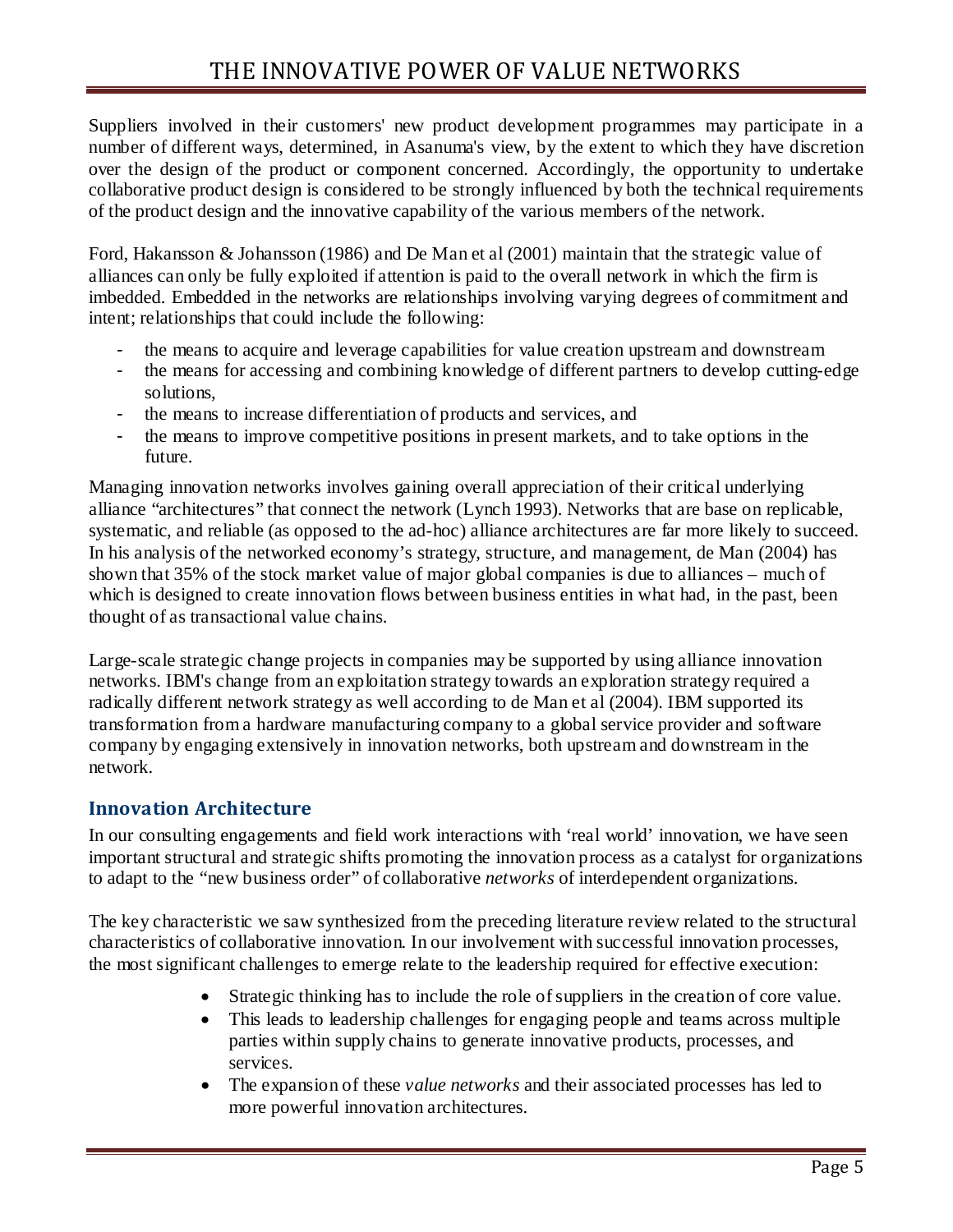- Building strategic relationships with key suppliers capitalizes on what we call the "synergy of compatible differences".
- Such synergies require new tools and metrics to link strategies to action.

We essentially view *value networks* as a distinctive form of network collaboration, which transcends purely transactional (supply) interactions, to be far more focused on collaborative co-creation. Such multi-organizational, complex, integrated adaptive systems are not easy to manage without a disciplined, rigorous architecture based on clearly defined and tested best practices. For those companies that have taken the time to put value networks in place, the results have been quite rewarding. However, many organizations we have encountered adopt a less than robust approach, one that is based more on the intuition of a few key managers than an established process, which will then have inconclusive or ephemeral results. Amongst the examples we provide, Motorola at times used the intuitive approach in an attempt to stimulate innovation through its value networks, but with few sustainable benefits. In contrast, Cisco Systems has adopted a systematic approach to its value networks and has shown stronger and clearly sustainable results.

In developing and managing an innovative value network, the "connective tissue" that links the network together is a critical element to the success of the network. One school of thought related to network theory promotes information system architecture as the core binding tissue. For example, the use of CAD and shared design systems certainly play a major role in software and hardware development, but it is one small element of the systematic set of linkages that are necessary.

Another school of thought (eg within the IMP Group) believes that social network architecture should be effective as the connective tissue. Social networks are based fundamentally on informal interpersonal connections, which seldom have the strategic value necessary to create competitive advantage, nor do social networks engage in the systematic methodology required to develop a fundamentally sound, long term business alliance.

Again, social interactions are of importance, but it is our contention that the *value network* perspective extends our understanding of such connectivity by focusing on strategic fit, chemistry and cultural fit and operational fit. Companies such as IBM, Cisco Systems, Eli Lilly, Rolls Royce, and Procter & Gamble that have addressed all three dimensions have reaped extremely high value from their alliancebased innovation networks.

### **Constructing Value Networks**

The fundamental architectural framework for any practitioner seeking to create an innovation-driven value network in terms of six essential elements:

#### *Strategic Imperative*

A clear strategic rationale for innovation amongst the parties of an interdependent value network is necessary to provide the compelling logic and direction on which to base any innovation efforts, particularly designing the program and allocating resources. The strategic policies & programs to launch an innovation program need to be coordinated across all the parties to the network – as we saw earlier, the lead for innovation is not always clearly vested in one party or another to the network (see esp. the works of Foxall and Asanuma) so coordination and alignment of the network level policies and procedures often takes the form of an alliance infrastructure.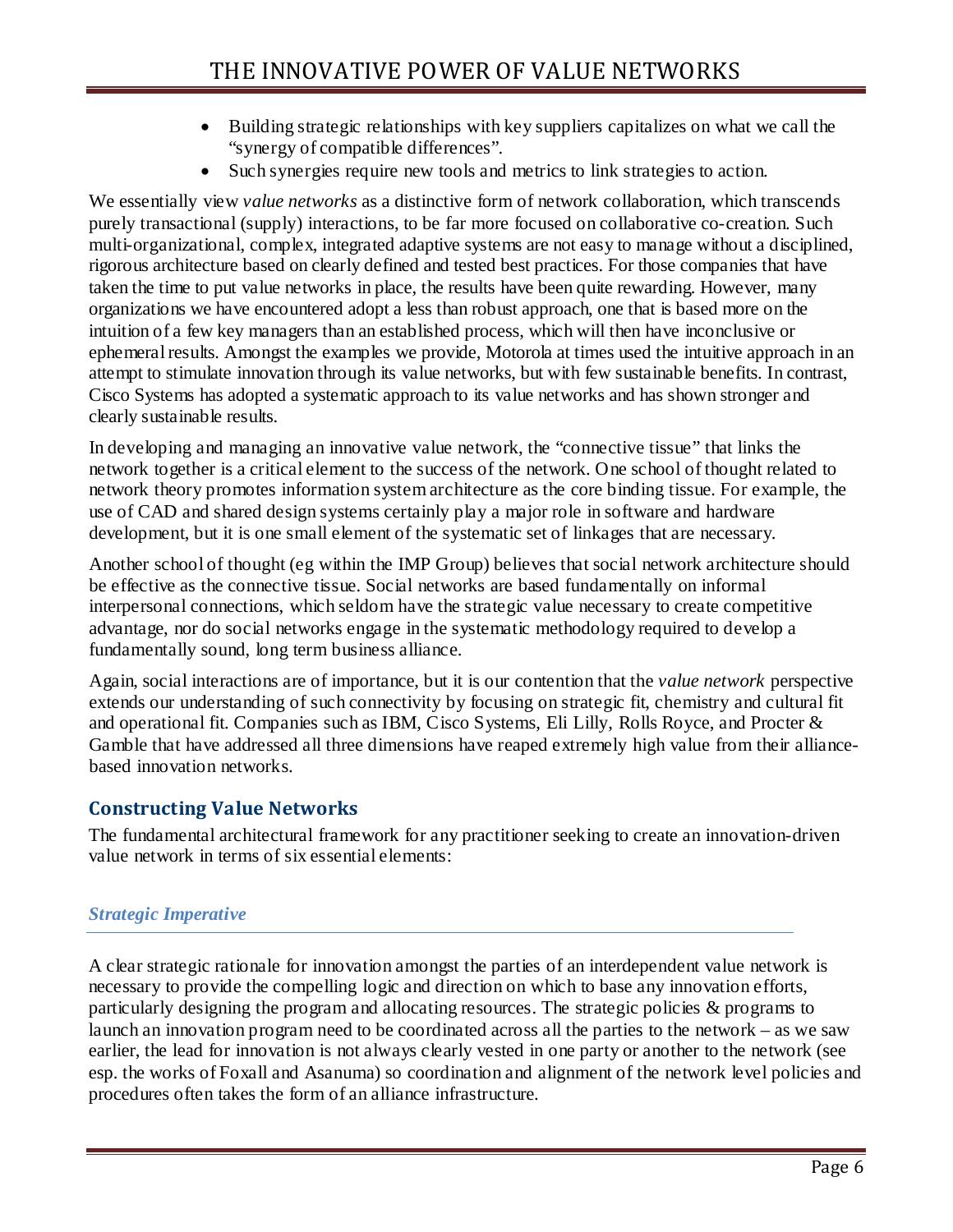## *Leadership & Relationships*

Defining a strategic rationale for innovation does not guarantee success. This is where senior executive leadership is really does begin to represent either the catalyst or constraint. The role of leadership within the network requires a significant shift in thinking and behavior. In so many ways, what we encounter in network innovation are the common challenges of leadership and change management. Paradoxically, if new network architectures are decided upon then the imperative to collaborate often motivates the parties to develop far more collaborative and cross-organizational approaches to change. It is often the case that the value of collaborative innovation is that it spreads the risk and change expediencies across several organizations. We often describe this as a form of multi-party 'skunk works'. No one party's culture can dominate or inhibit the momentum and so synergistic results are achievable with relatively low inertia.

#### *Organizational Design*

Our reviews of our field implementation engagements reveal reflect a problematic characteristic of organizations – most are designed for functional efficiency, not for innovation. This clearly has created a number of structural barriers to innovation. Three major organizational design issues have to be addressed in developing continuous streams of innovation: 1) insularity of organizations and their rejection of any ideas and connectivity outside their boundaries, 2) the fear and distrust of other organizations outside their boundaries because command and control leadership is not effective, and 3) "siloed" structure of organizations creates a set of internal barriers to innovation, which is inherently a non-linear function requiring cross-functional teaming.

Increasingly we are seeing multi-functional teams being deployed in many development programs. Program management within organizations enhances internal connectivity through cross functional teams. Companies like Procter & Gamble have advanced their thinking of value networks to replace their "research and development" system with a "connect and develop" architecture that aims at deriving fifty percent of their innovation from outside sources. This also enhances the linkages back into the functional organization. However, even adopting cross functional program management will not help generate collaborative innovation unless there is close integration between value network partners. Drawing on the technical expertise of specialist suppliers and system integrators can only serve to enhance the innovative efforts of the alliance network and generate the opportunities for IP creation that would otherwise be less likely to emerge.

On its own, structural redesign alone will not drive collaborative innovation. Organizational design must address the development of conducive cultural attributes that enhance interpersonal cooperation. Such developments include the introduction of reward and recognition practices that clearly acknowledge collaboration and synergistic actions. The objective here is to developing the skills, abilities, and infrastructures throughout the network that will improve individual, team, and crossfunctional capability to perform at world-class standards of innovation. One of the most ephemeral, but critical elements in the design of an organization is to create an open "culture of innovation." Studies (such as by Egon Zehnder) show consistently that the most critical driving force innovation is a set of values, rewards, and mindsets that make innovation, risk taking, exploration, and learning a fundamental set of core values.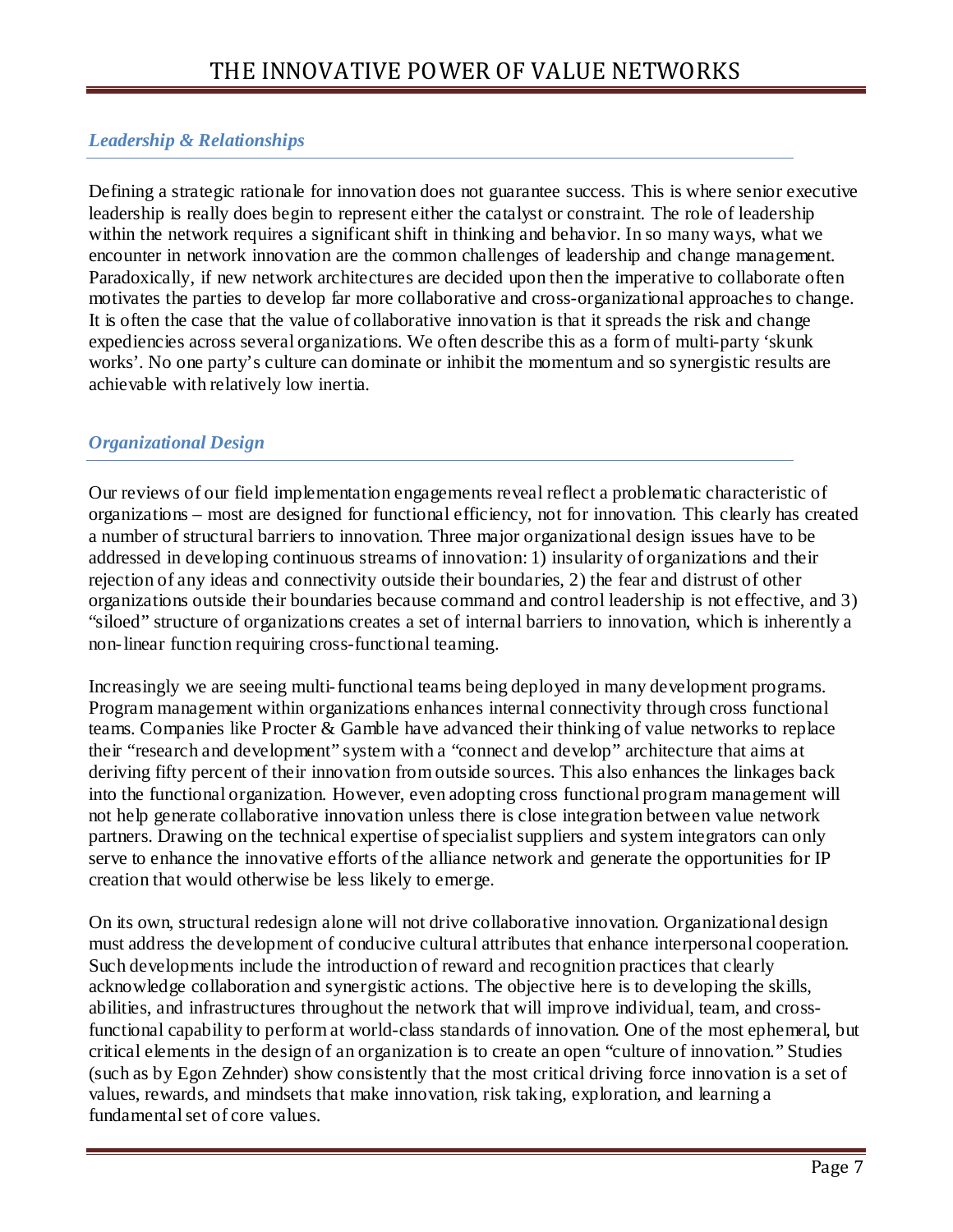## *Legal and Contractual*

The value of intellectual property (IP) is short-lived in a fast-moving world and therefore the generation of future new royalty streams is equally as important as the protection of current IP and royalty streams. Since IP is increasingly being generated by multiple parties often in alliance with each other, the demands for collaborative networks and even attention to establishment of legally defined alliances takes on an increasing impetus to provide protection for all parties.

Naturally, an increasingly sensitive global environment pushes many organizations towards securing legal safeguards through contracting – but we have found serious issues arise if putting the right agreement in place impacts on project timelines. It is also our observation that the more flexible contracts are the better able the network will be to adapt quickly to changes imposed or required by the strategic environment

### *Performance Management*

The adage: *Vision without execution is hallucination* is extremely relevant to any effort to accelerate innovation both internally and externally. Our empirical research in networks such as P&G's Connect and Development system show that the best performers in the network are highly disciplined in their use of best practices in alliance formation and management, their deployment of carefully selected human resources, their methodical implementation of processes, and their utilization of the right frameworks for the right situations.

For example, one of P&G's key suppliers is the Danish enzyme manufacturer Novozymes. This firm had, over the course of many years, developed sophisticated methodologies for joint development with its customer and suppliers. Its performance processes embrace sophisticated procedures for filling the innovation pipeline, managing a joint portfolio of innovation projects, handling jointly developed intellectual property, managing the cooperative relationships, and commercialization procedures. In another example, Rolls-Royce jet engines developed its "Starfish" alliance with suppliers, using set of best practices for alliance formation and management used by the alliance professional association.

#### *Econometrics & Rewards*

Failure to recognize and reward innovative efforts and processes is a critical barrier to collaborative efforts. The implication is that all parties to the alliance network need to address performance management.

It's abundantly true that "if you can't measure it, you can't manage it." So also is it true that without metrics you can't sustain it, reward it, or nurture it. Metrics focus on identifying where value is created. Once metrics are clearly aligned with strategy, then rewards must be aligned to ensure a symbiotic effect between strategic objectives, metrics, and rewards within the network. In the end, the right metrics don't just measure innovation, they actually drive innovation and ensure that the network doesn't just innovate for innovation's sake, but creates useable, sustainable, and valuable innovation. This involves some basic benchmarking, particularly determining the key metrics and identifying the current baseline level of performance. However, a core tool in our experience has been adoption of a total cost of ownership approach (TCO) across the network. This enables all parties in the network to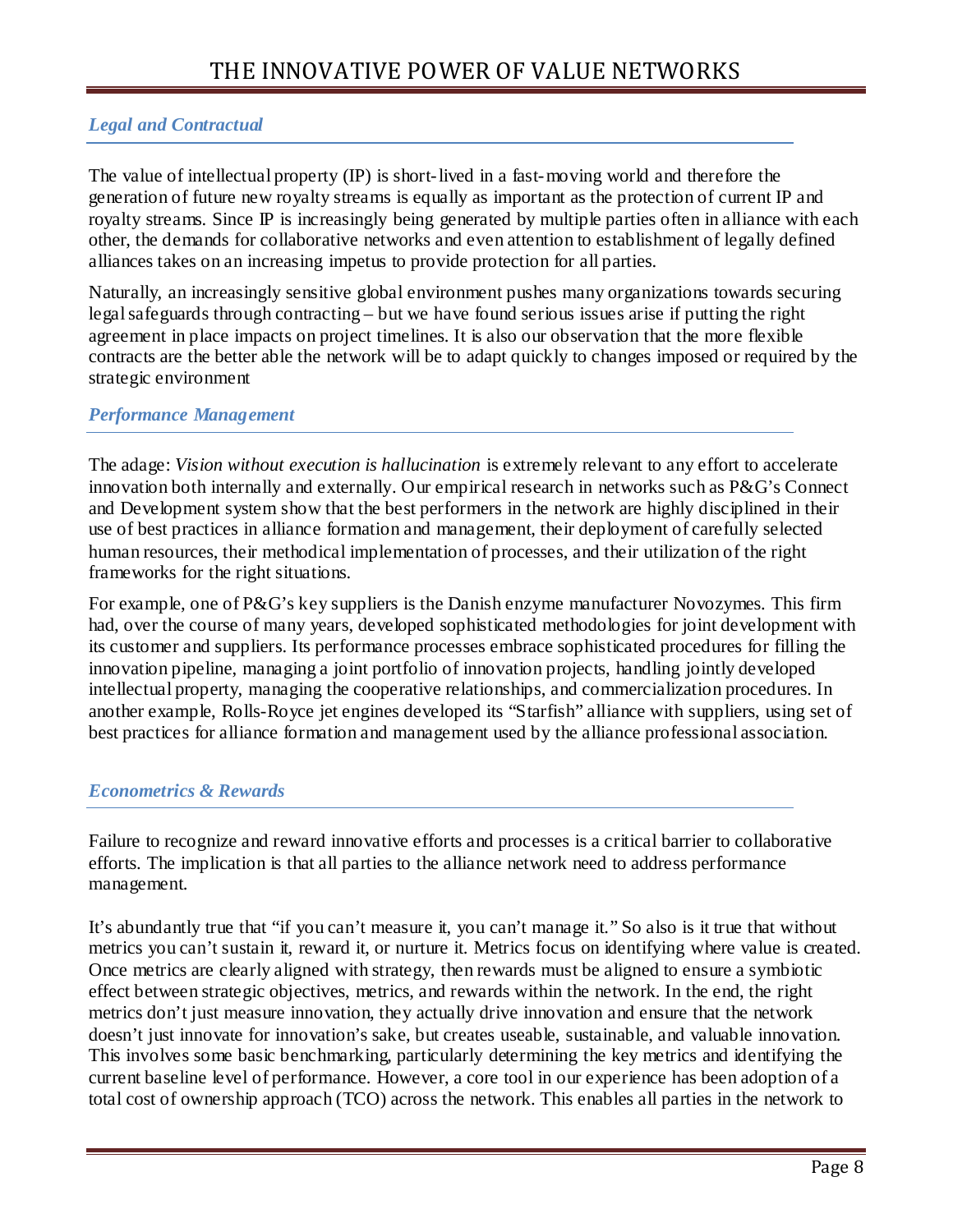understand how value is created or diminished, and how to engage in innovative methods to make the value-linkages more competitively advantageous.

One core concern that often poses challenges to the network is measuring and rewarding synergy amongst members. This requires all network members to develop not just a mutually aligned set of metrics, but, in addition, a set of rewards that encourage sharing of ideas, establishment of effective sub-system networks, and cooperation on solving problems and taking advantage of opportunities rapidly. Unless metrics and rewards are effectively aligned, the network (and the members in it) will exhibit highly dysfunctional behavior.

## **Conclusion**

Innovation plays a central role in the sustainability and growth of organizations. Increasingly innovative success depends on accessing the capabilities of other organizations across the supply network, which has been reflected in much of the existing literature. The paradox that we have found between research findings and typical practice to lead innovation highlights a serious disconnect between the theory and the practice. A core challenge that we have seen relates to the connectivity across value networks in terms of clear strategic leadership and management processes. We identified six essential elements of value network management, namely strategic imperative, leadership relationships, organizational design, legal and contractual, performance management and econometrics and rewards.

These issues are not, of course, particularly controversial and would be common themes in many management writings. However, our experience has been that across organizations, these fundamental traits are all too frequently lacking. In trying to 'make sense' of supply networks and particularly the characteristics of value networks, attention to structural, relational and coordinating infrastructures form the basic skeleton of an innovative infrastructure.

This paper has thus laid down the foundation for our on going studies and engagements relating to collaborative innovation. In our future work, we will build on this foundation to provide a richer empirical body of evidence and reinforce the conceptual development of a value network management perspective.

It is our contention that organizations need to look beyond supply chain and network practices if they are to harness the strategic power of their collaboration partners in order to deliver world-class levels of achievement.